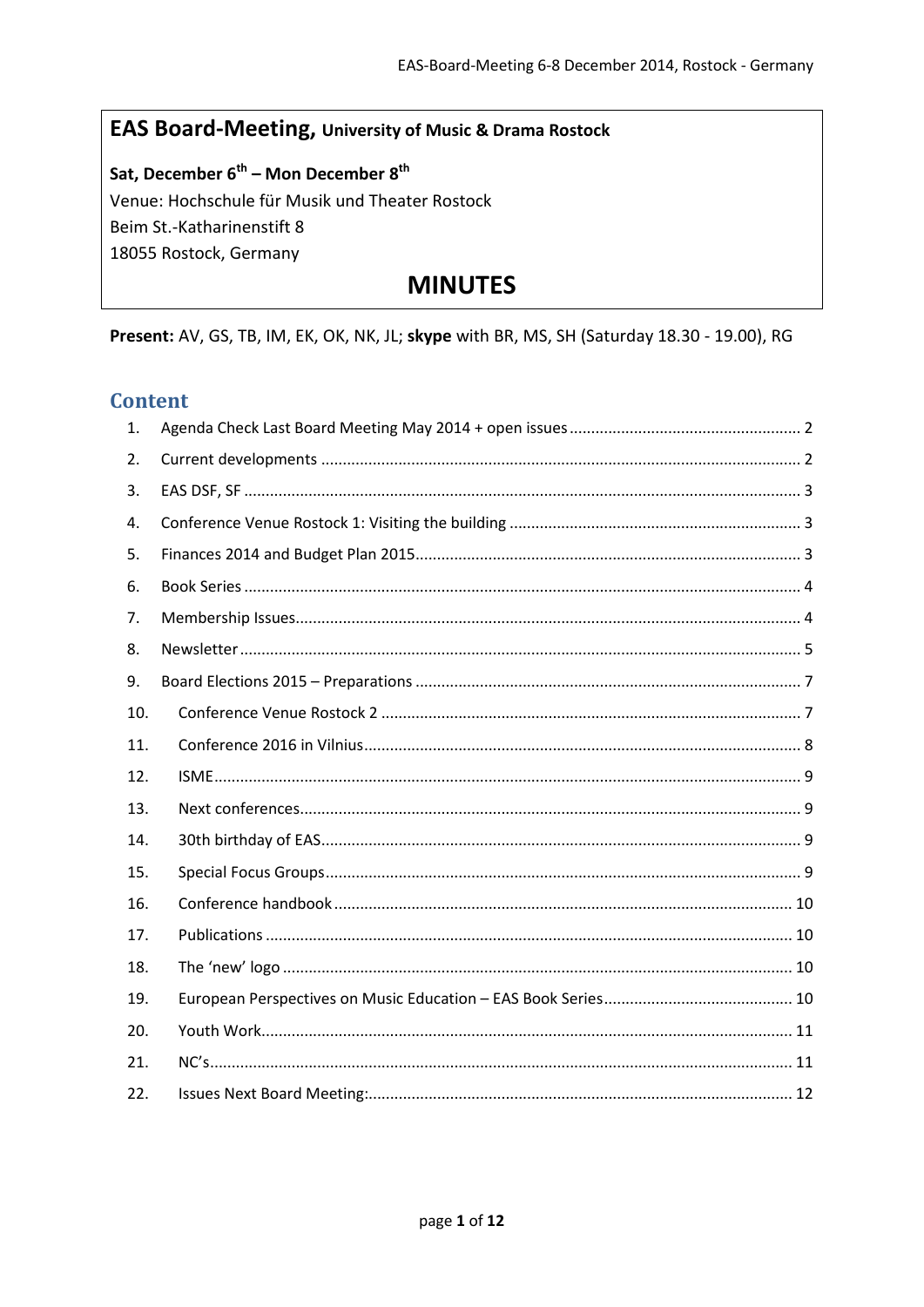# **Saturday, December 6<sup>th</sup>**

AV is opening the meeting and gives a warm welcome.

Special thanks to OK and IM for the preparations of the board meeting and the short guided walk through the city including a visit of the nice venue for the SF.

# <span id="page-1-0"></span>**1. Agenda Check Last Board Meeting May 2014 + open issues**

## $17.00 - 17.30$

**Open to do's of the minutes of the last board meeting;** the following issues are still open from our last meeting  $\rightarrow$  to be completed soon!

- TB: Prepare a google questionnaire, still necessary to work on the email-list (e.g. UK), ask the NCs for more mailadresses in their countries
- GS/ EK: copy the board members into the information / newsletter for the NCs
- GS: finalize a written contract with Helbling
- NK: will finish the wikipedia chapter till Rostock
- IM: Learning Outcomes publication maybe develop an SFG around LOs
- AV: project report is not possible because the project was not accepted

# <span id="page-1-1"></span>**2. Current developments**

- AV: report on possible continuation / submission LINK project / networking between AEC, EMU, EAS:
	- o The project was not accepted
	- o The project itself was very good, high ranking (points)
	- o Two possibilities: 2017 again in the same frame culture of Europe or earlier (first option February 2015 or later) in the frame of the ERASMUS plus
	- o the AEC-project was accepted and there is a link in this project between EMU, EAS and AEC

AV plans a presentation/symposium at the Rostock conference about the networks and a discussion how to continue / joint seminar is a good opportunity to bring the three networks together. Discussion about the format for this exchange; ideas: interaction? working groups? future lab? Quality management for students…?

AV will prepare a text / concept for this session – will send it to OK before Christmas.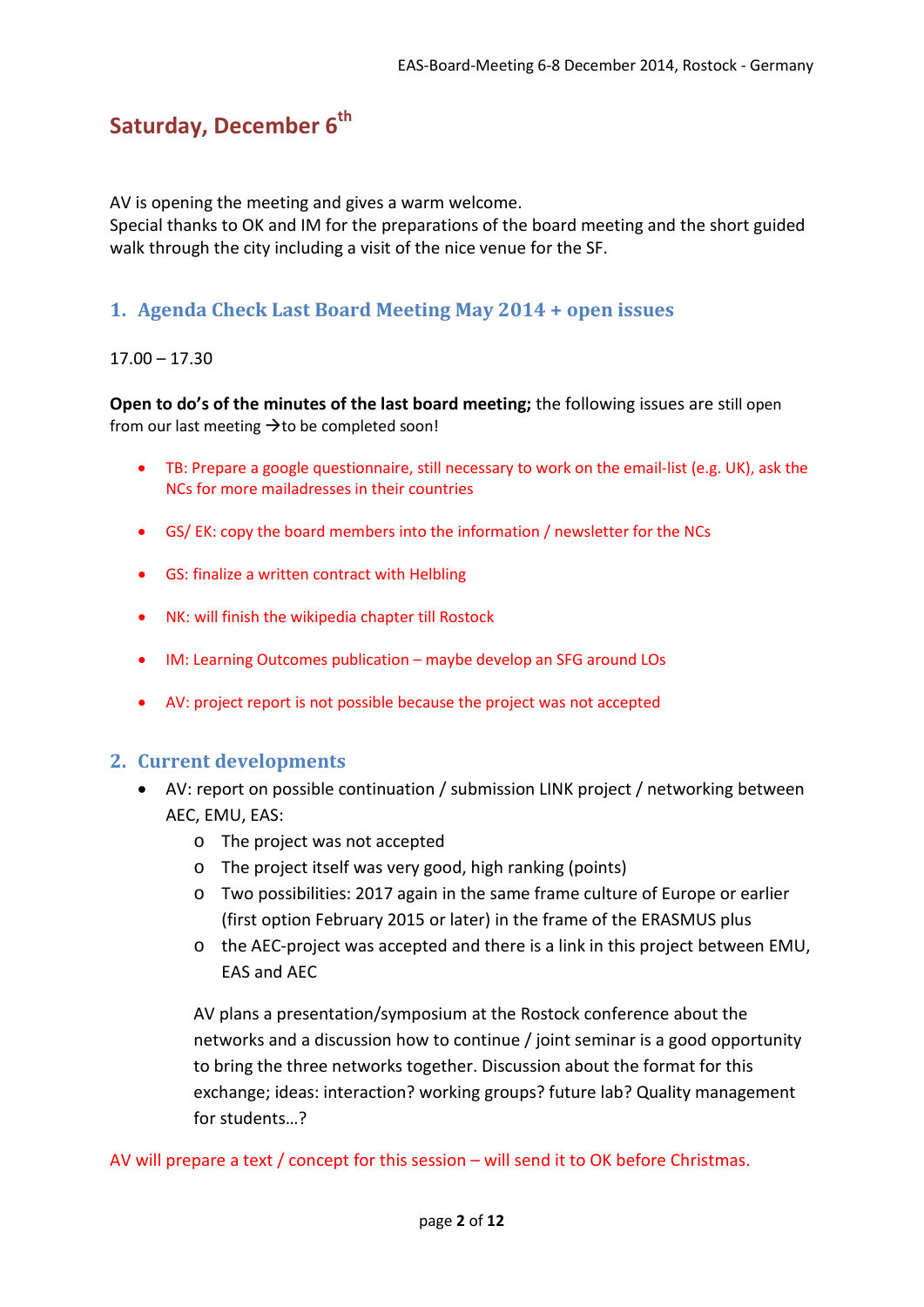### <span id="page-2-0"></span>**3. EAS DSF, SF**

Skype with **BR, MG, MS**

- o MS Doctoral Student Forum
	- Check of the time tables
	- $\blacksquare$  23<sup>rd</sup> of January is the deadline for the application
	- As last time: 100  $\epsilon$  is the fee including conference
	- One room in the Hochschule will be reserved for the DSF
	- Including a Video...

MS will send the information on the DSF to GS / KB for the website. TB will prepare the registration form.

OK will include a session for the DSF in the conference programme (90 minutes slot,  $26<sup>th</sup>$ , 11-12.30)

JL will think on possibilities to include videos, fotos

- o BR / MG Student Forum
	- Connection to the conference with topic and activities (keynote speaker from 9-10)
	- $\blacksquare$  idea to invite the keynote speaker for a discussion with the students participating in the SF
	- there will be a workshop (90 minutes slot) within the conference programme
	- $\blacksquare$  networking has to be led by the students / they have to take responsibility for this networking

The board thanks the involved persons for the good preparation work.

BR / MG will prepare the SF and select the nominations (priorities to students from countries which have not been engaged in the years before)

JL will communicate with BR/MG about the development of the EAS Youth

# <span id="page-2-1"></span>**4. Conference Venue Rostock 1: Visiting the building**

The Board is very convinced that the Rostock venue is for EAS 2015 and thanks Oliver Krämer already now for the well organisation and the opportunity.

#### <span id="page-2-2"></span>**5. Finances 2014 and Budget Plan 2015**

TB is presenting the budget from 2014 and new a budget plan for 2015.

EAS is not forced to pay VAT:

- Internal events (members) are not obliged with VAT, so our Conferences are without VAT.
- Everything that is connected with Education is without VAT.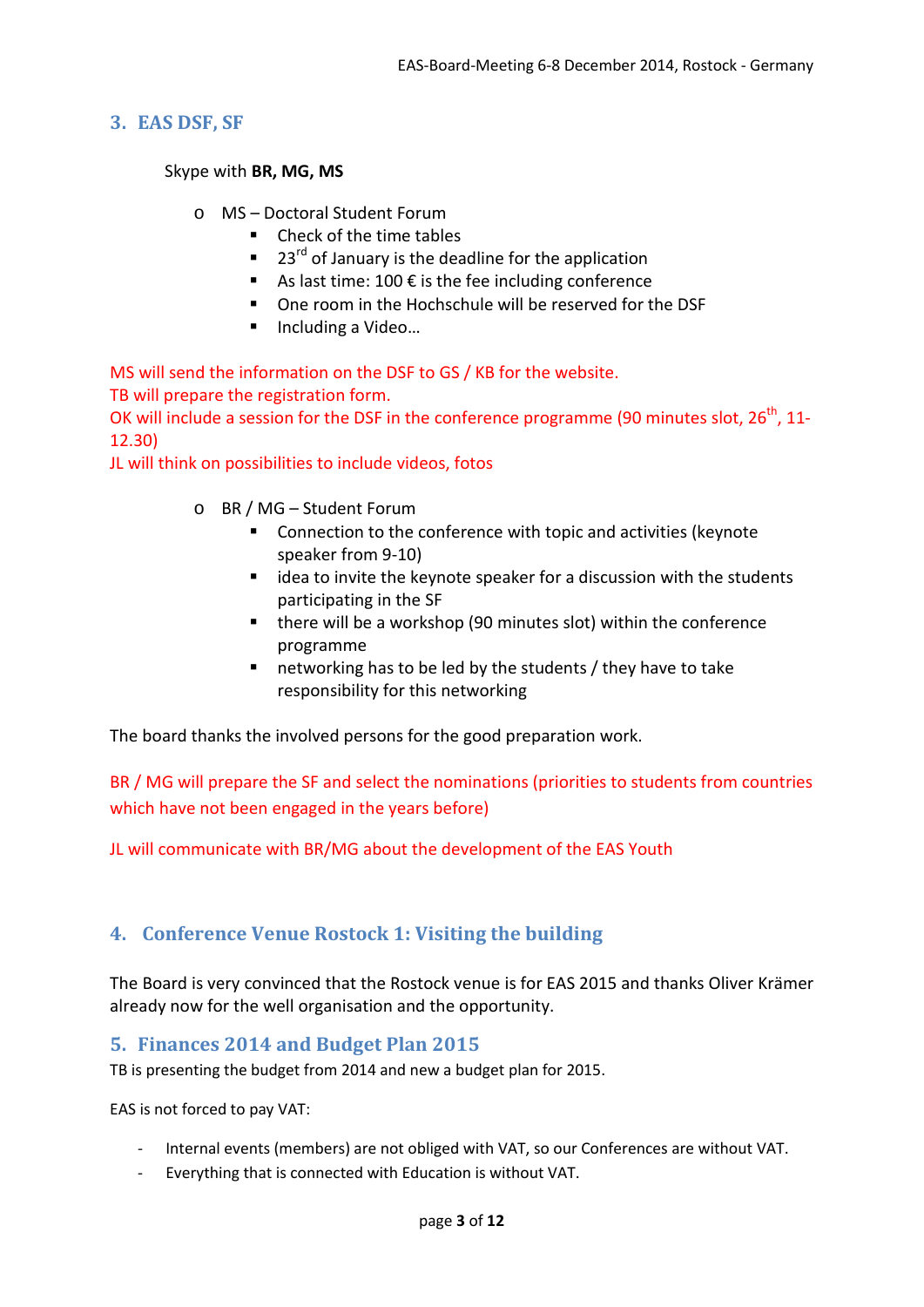Careful: we are not allowed to sell things.

IM will put the item "budget plan 2015" on the GM agenda.

There were payments for persons who work for us: Thade Buchborn (travels), Kilian Baur and Tine Castelein (personal costs). The travel and accommodation costs for persons who are invited to run EAS student fora (SF, DSF) – if they are not board members – are covered by the Conference host. IM puts this into the handbook.

TB proposes to decide about the budget plan 2015 now and then.

Budget plan – way to work with it:

- 1. If things are in the budget plan, then the treasurer can hand it and decide.
- 2. If there are unforeseen expenses (not in the budget plan) but lower than 150.-then the executive committee can decide.
- 3. If there are unforeseen expenses higher than 150.- then it is decided by the board, it needs to have a majority – this can also be done by a written procedure (within one week).
- 4. In case of investments the board has to decide.
- 5. Decisions about travel and hotel expenses are made within the executive team on the basis of the current budget situation.

Executive Committee: president, vice president, treasurer.

The board agrees to this executive committee.

The board agrees to this procedure.

The board agrees to the budget plan.

## Ethical/financial organisation handbook of EAS is expected from the Belgian law, TB prepares ideas for this.

#### <span id="page-3-0"></span>**6. Book Series**

GS is working on a new contract for the "European Perspectives" series in the future with HELBLING. Idea: We get 40 free books, Helbling is paying the publication costs.

#### GS is coming back to us with the result.

Language Check for the book shall be paid by the Conference host.

#### <span id="page-3-1"></span>**7. Membership Issues**

- TB: administration workload should be reconsidered
- TB: the treasurer is also responsible for book keeping
- TB: deputy positions should be left out, instead of that new position of a membership coordinator and the NC coordinator position are needed (EK is leaving the board)
- TB: Tine is responsible for the mail box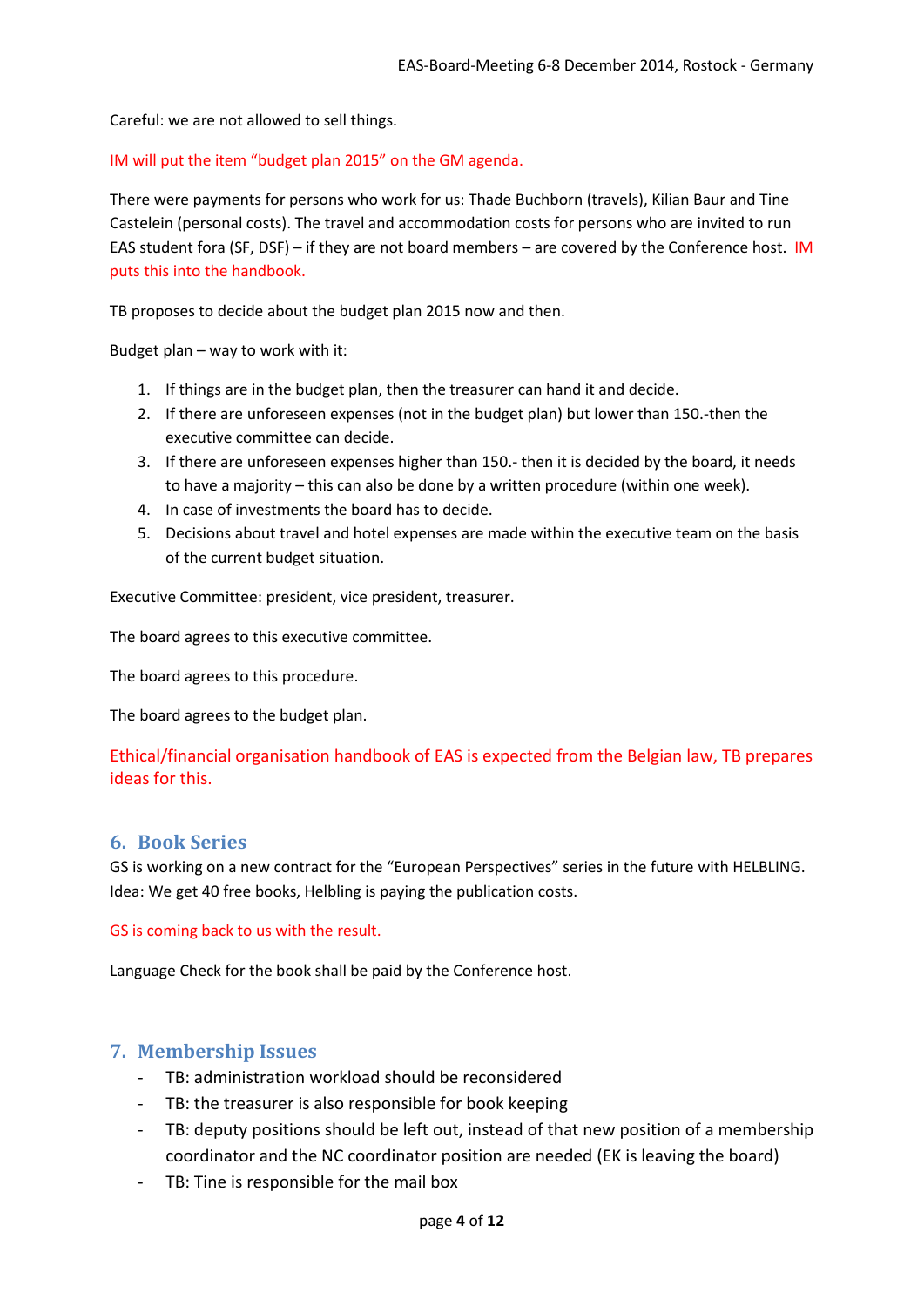- AD proposed that we should be prepared for the situation that we need a new treasurer, TB is also a general secretary according to the Belgian law. If there is a new person, we need to pay him/her for this work. Thomas is the legal person as well. The whole thing might be moved to a different country.
- during the next board meeting, the future of the EAS treasurer needs to be discussed (TB might be the contact person for the bank)
- the membership coordinator should keep records of membership (Gerhard should send the internal document to fill in the missing info about the new position)
- the new position should be connected with the treasurer as well as the secretary
- MS is responsible for internal communication, we need a person responsible for external communication as well
- according to the Belgian law, we need to write about deputies in our regulations
- according to the Belgian law, at least four positions are needed: the chair, the vicechair, the treasurer and the deputy

IM is going to prepare changes in the regulations for the next General meeting ("Deputies" will be removed)

- at least 6 board members are officially needed

#### **Marketing**

- an EAS membership coordinator should be responsible for marketing as well OK will schedule the board meeting after the elections (Saturday morning)

- TB: some money left on the savings account – a professional person for automated process of members´ registration needed (people who register need an immediate response). Registration and membership payment could be automated. Gerhard will ask the company for the budget proposal, TB will inform Gerhard in a few lines about the text. Helbling conditions are going to be decided during the next board meeting.

#### **Honorary membership**

- each past president received the HM
- SH should be given the HM during the EAS conference in Rostock
- General Meeting will be in the Kammersaal

OK will prepare the technical setting for a skype meeting with Sarah, he informs us in case this will not be possible than AV will record a message from SH to show

SH will receive a present as a leaving board member (AV responsible) and she will be given the HM (IM prepares the certificate)

#### <span id="page-4-0"></span>**8. Newsletter**

(Skype with MS = responsible for the Newsletter)

#### **Short update/report on the EAS newsletter**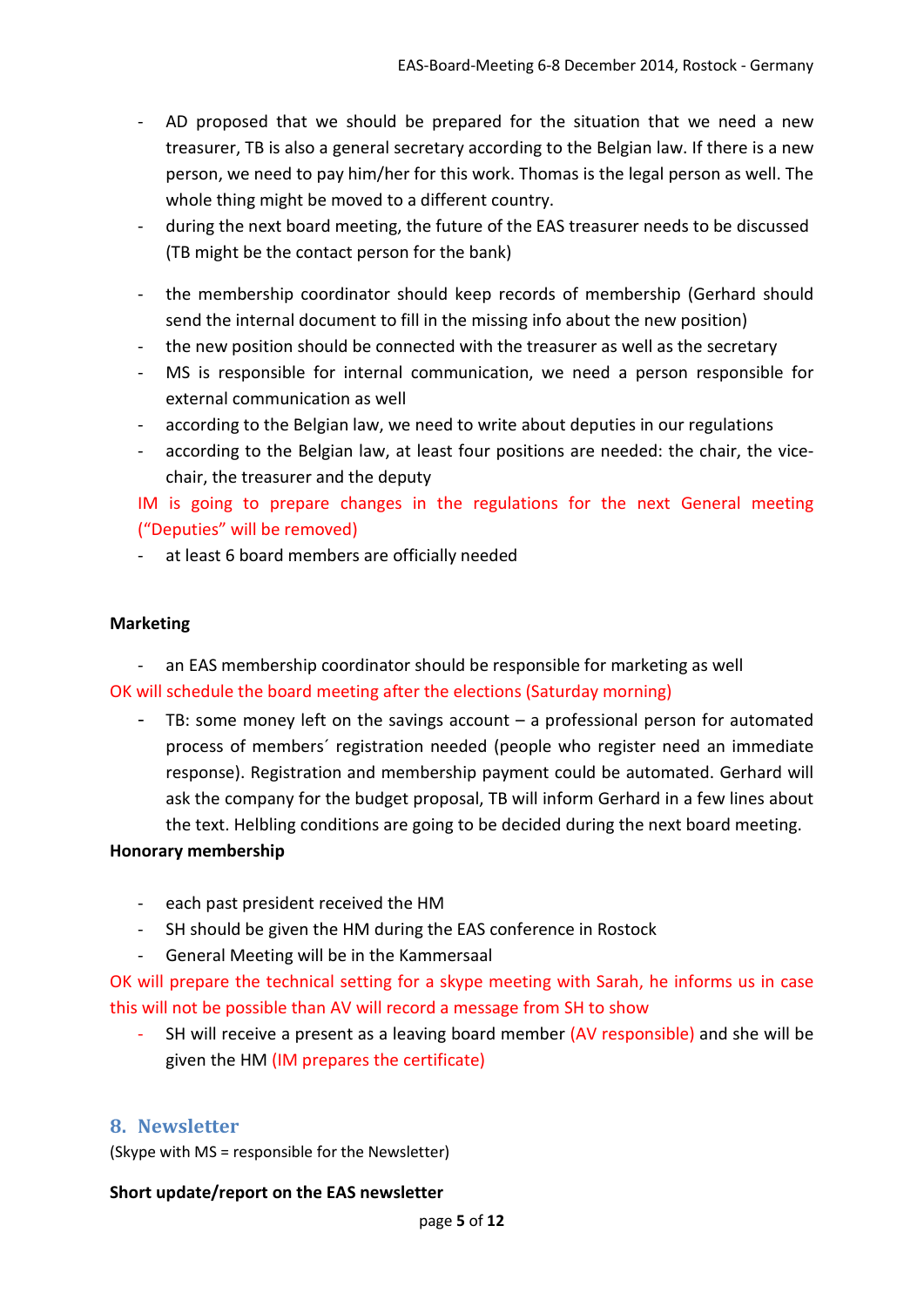- the same format is going to be kept
- a questionnaire is going to be set up to find out if EAS members read the newsletter
- the professional layout is under negotiations (TB is the contact person)
- MS: the key question is what the function of the newsletter is and if the next newsletter will be just an update of the previous newsletter (one of the aims is to keep in touch with EAS members)

#### **Time-plan for 2015**

- 2 newsletters per year
- the next issue is scheduled for May 2015

#### **Content for the next newsletter**

- president´s message the highlight of the newsletter (info about the most important events – conferences etc.)
- SFG and their achievements in the next newsletter (IM)
- Discussions about audio materials (interviews, discussions etc.)
- MS should give some proposals about the content and inform the board if there is anything needed

#### **NC´s contribution**

- NCs have different expectations of the newsletter (concise articles, links, hyper structure)
- NC section country reports, focus on particular topics (articles should be contentfocused and provoke discussion)
- Norway, Lithuania, Austria and Poland are interested to publish in the next newsletter (the next conferences will be in Lithuania and Austria, so the articles might serve to raise people´s awareness of the host country)
- MS thinks that NCs should be given more ownership in the topics
- GS: country sections on the website might be connected to the newsletter by hyperlinks
- EK: at least two countries should be introduced in each newsletter
- EK: during the next NC meeting, the newsletter issues should be brought up again
- MS thinks it is very important to include everyone interested in publishing an article in the newsletter

#### **OB (other business)**

- a questionnaire for the newsletter needed (to find out if EAS members read the newsletter);

Sarah will prepare the paper and Thomas will prepare the online version of the questionnaire (TB will inform SH about the need to create a questionnaire)

- MS will talk with GS and EK about the questionnaire
- AD: what kind of comments does MS need?
- TB: MS should give some proposals about the content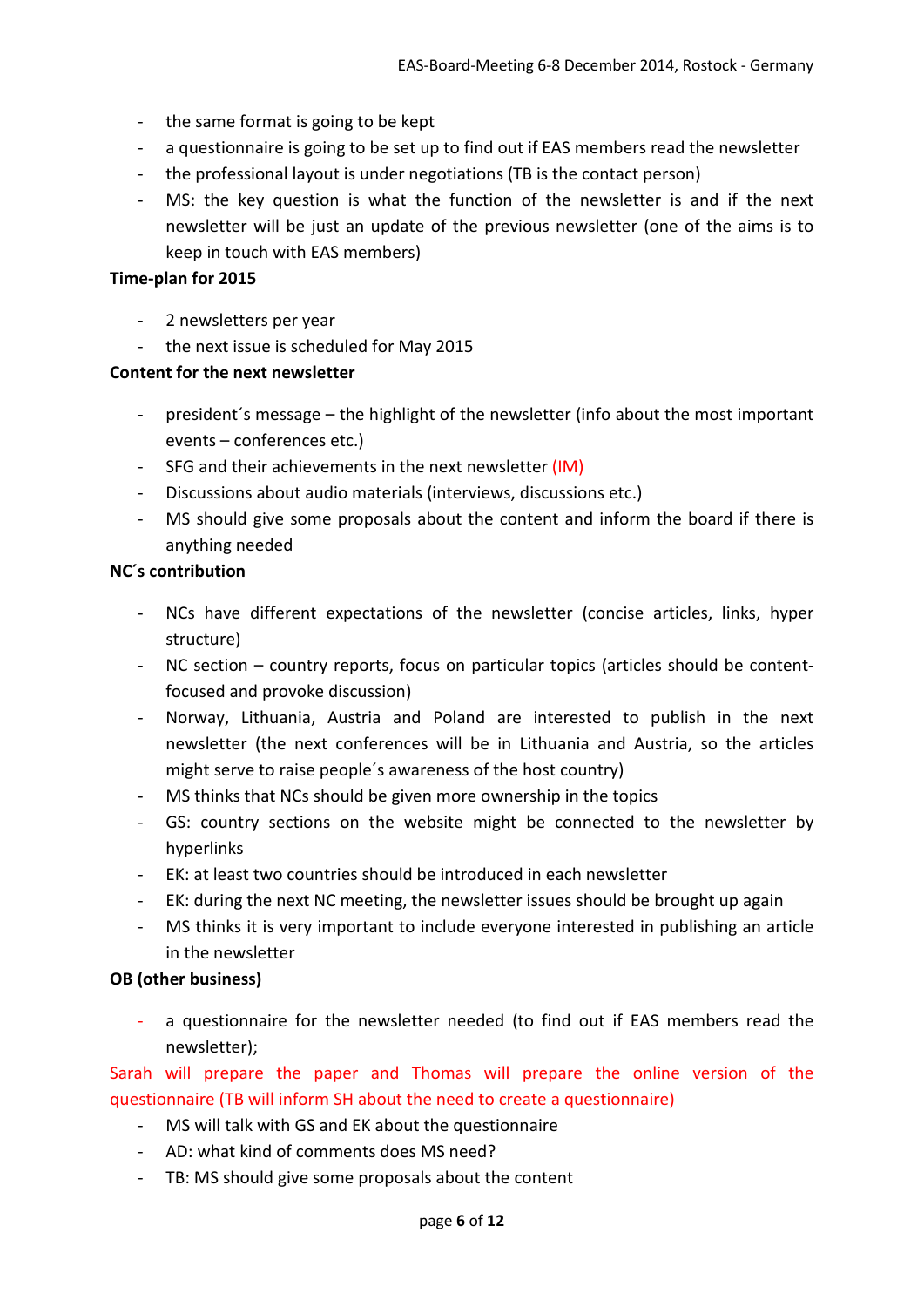- TB will send the contact information to MS for the person responsible for the layout

# <span id="page-6-0"></span>**9. Board Elections 2015 – Preparations**

IM proposes the election procedure similar to the election 2013, Board discusses some changes. Decisions:

- Nominees: personal statements required (150 words) supported by two persons (nominators); a short CV might be required (150 words); there will be a meeting with the candidates during the conference in Rostock
- Nominators should provide their signature, current position and country
- Nominators should be EAS members for at least 1 year, and nominees for at least 2 years
- Current EAS board members should be nominated by people outside the board
- GM decides about the elections (approves the votes)
- TB: digital version for institutional members needed

IM sends a letter to EAS members including the rules of the nomination process and the nomination form.

- The timeline: 2,5 before the GM, call for nominations, the nominations deadline is 10th January 2015, invitation and the list of nominations sent out on 25th January 2015
- The nominating process skype meeting needed in the mid of January 2015 (depending on the candidates)
- Several people are leaving the board, so there are some vacancies: EK, BP, SH, NK, IM, OK
- AV is going to stay as the past president
- Thomas, Gerhard and Jarka would like to stay
- TB, GS, MS and JL need to find new nominators
- At least five more persons are needed (ideas: Marijke, Marina, Natassa, Anna Houmann, Marie Francoise)
- There is going to be an open call on the EAS website and people will be invited personally as well.
- Other suggestions for candidates: Ruth from Switzerland, Andrea San Giorgio, Marek Sedláček, Thade Buchborn (IM will contact him). AV will contact Marijke and Mary, EK will contact Marie Francoise.

# <span id="page-6-1"></span>**10. Conference Venue Rostock 2**

- Wednesday morning: schools visits walking distance (also schools with special needs.) info will be on website.
- Registration starts Wed 15.00 + coffee
- NC meeting 14.30-17.30 or 15.00-18.00 Oliver will check the train schedule, decision is taken then.
- Suggestion: Opening ceremony at 18.00. Reception at Barocksaal Rostock.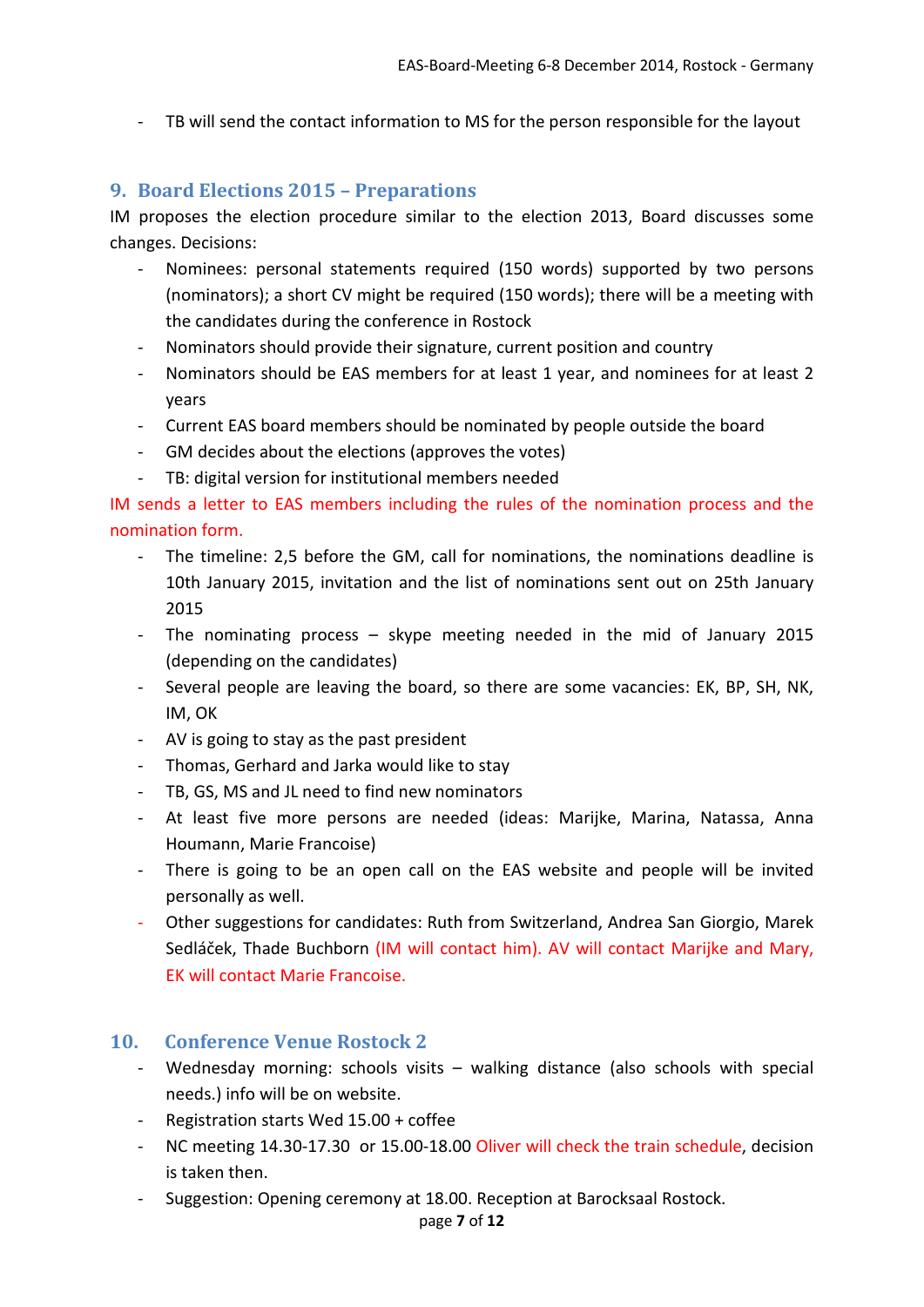- Warm ups in the morning before the keynotes. Keynotes at  $9 10$ .
- General meeting on Thursday evening, Kammermusiksaal at 17.45-18.45.
- Thursday evening choir concert (snacks after the General meeting and before the concert).
- General meeting: tables on the stage for the board, chairs.
- Meet the candidates  $-$  during lunch time on Thursday next to the posters. IM will prepare the posters.
- Saturday change the schedule: 12.15-13.00 closing ceremony, after that reception at 13.00
- Evaluation of the conference during the last day! Evaluation sheet will be prepared. To use coloured paper for the sheet. Gerhard will write to Natassa to get the feedback from the Nicosia conference.
- Publishing companies Yamaha, there will be a workshop.
- Board meeting new candidates must be available during Saturday. 10.00-12.00 board meeting . After 7th of January will be clear the list of the names.
- Internet connections some spots. Conference package: Materials about Rostock, advice about restorants, recommendations.
- EAS table+banner. Leaflets.
- Registration table, ISME banner...in the main hall together with keynotes.
- Symposiums: NCs, SFG
- As soon as possible keynotes presentations will be on the website (open section), other presentation will be on the members section after the conference.
- Gerhard: How to bring students to the conference atmosphere? Speak to Marina.

Well done Oliver!

# <span id="page-7-0"></span>**11. Conference 2016 in Vilnius**

Skype with Ruta Girdžijauskiene:

Plans for the conference in Lithuania:

Time: In Vilnius Academy of Music and Theatre, March 16-19 2016 Wednesday – to Saturday. Better for travelling. Information flyer for the conference in Rostock will be done. Theme: Creativity. Quite open, the team will work on title (suggestion to the theme relation with music education...). Flyers must be ready at the beginning of March and be sent to Rostock.

RG – will send an e-mail to the board with the ideas. There will be the presentation during the closing ceremony. One student from Lithuania to the SF.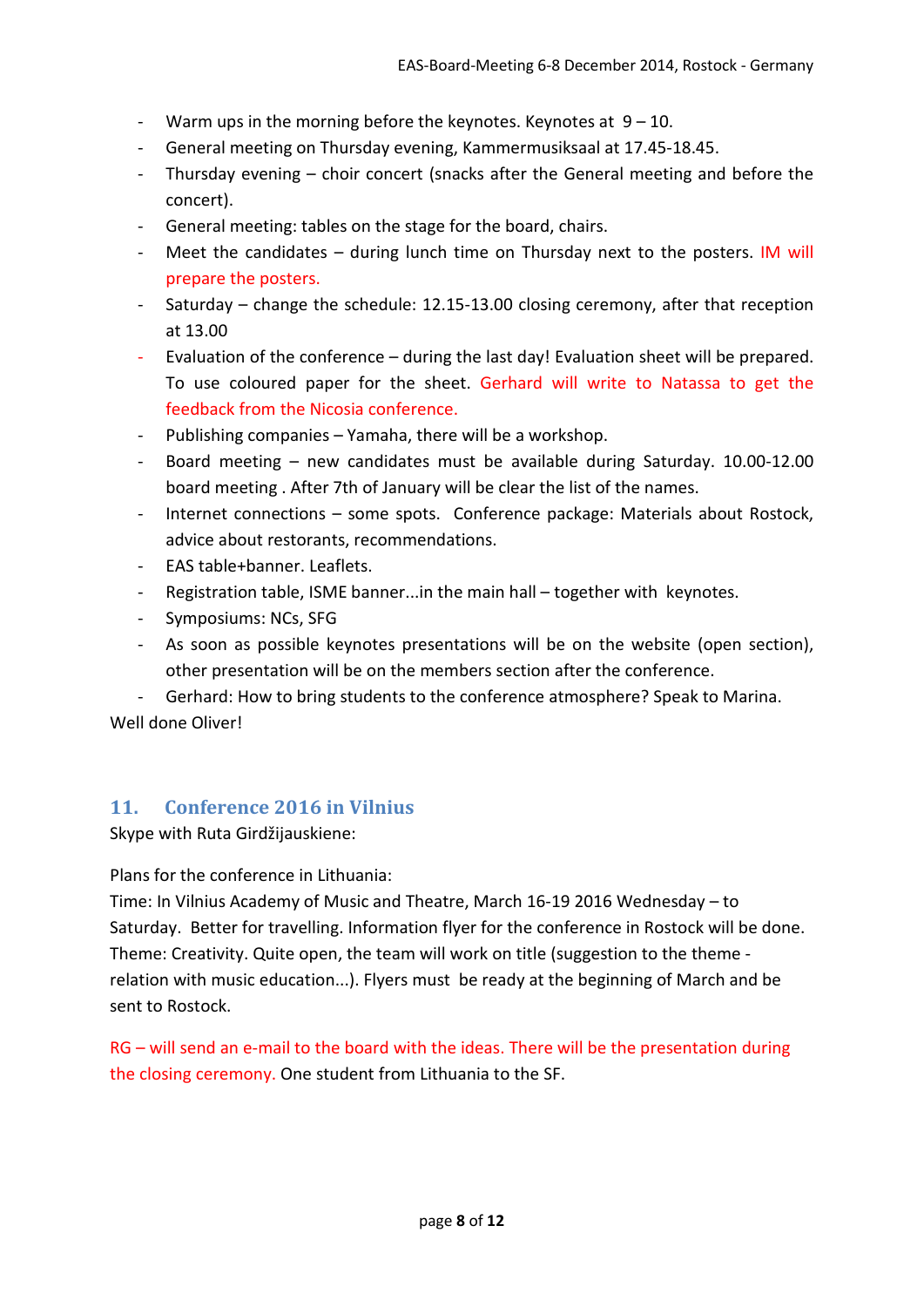### <span id="page-8-0"></span>**12. ISME**

Generally: cooperation is problematic. Clear presence is missing. Risk – how to continue? Positions are not clear. How is ISME visible during this conference? We are the regional conference – in Leuven we did not feel it. What is the expectation of and IRC?

We don't know very much about ISME board meetings. Adri will send an invitation to Lee Higgins and asking about the presentation on Friday – 30 min (the message: let us organize next conference more actively – EAS will pay travel and overnight and conference fee.

#### <span id="page-8-1"></span>**13. Next conferences**

- Vilnius 2016
- Salzburg 2017 19-22 April. The dates?
- 2018 ? Bristol, Rome, Granada? Still open

## <span id="page-8-2"></span>**14. 30th birthday of EAS**

Idea: In 2015 – EAS has its 25<sup>th</sup> anniversary, prepare an extra book in the Helbling series – historical perspectives, SF, SFGs, Olympiade, DSF etc.

To pay attention during the conference.

GS will prepare a photo presentation (during the dinner)

#### OK will organize a cake

Other ideas: some greetings from former board members, few presents (books..): who?

# <span id="page-8-3"></span>**15. Special Focus Groups**

IM reintroduces the idea of Special Focus Groups.

- Last year a first group already started: the PRiME Group (Practitioner Research in Music Education). In preparation of the Nicosia conference, the PRiME coordinators read the abstracts through and put these together in PRiME sessions. This will also be the procedure for the Rostock conference.
- Marina Gall proposes to start a new SFG regarding Music Technology in Education: "MuTe" (obviously taken from Music Technology). There is already a document with a rationale, aim(s), possible foci and a list of EAS members involved (Linus Ellström, Marina Gall, Tommy Lindskog, Valanto Konstantinou, Sandra Rimkute-Jankuviene, Manfred Scheid, and Stuart Wise). Marina Gall is candidate to become the coordinator for this SFG.
	- o The board is not sure about the term "Music Technology" in the name of the group. "Technology in Music Education" might be better, this focus is much broader. IM will ask back.
- There is also a proposal about "inclusion", connected to the theme of the Nicosia conference. Beate Hennenberg is willing to take the initiative. The board cannot decide yet about this SFG, further information (aims) is required. IM will contact Beate about this.
- Some general concerns: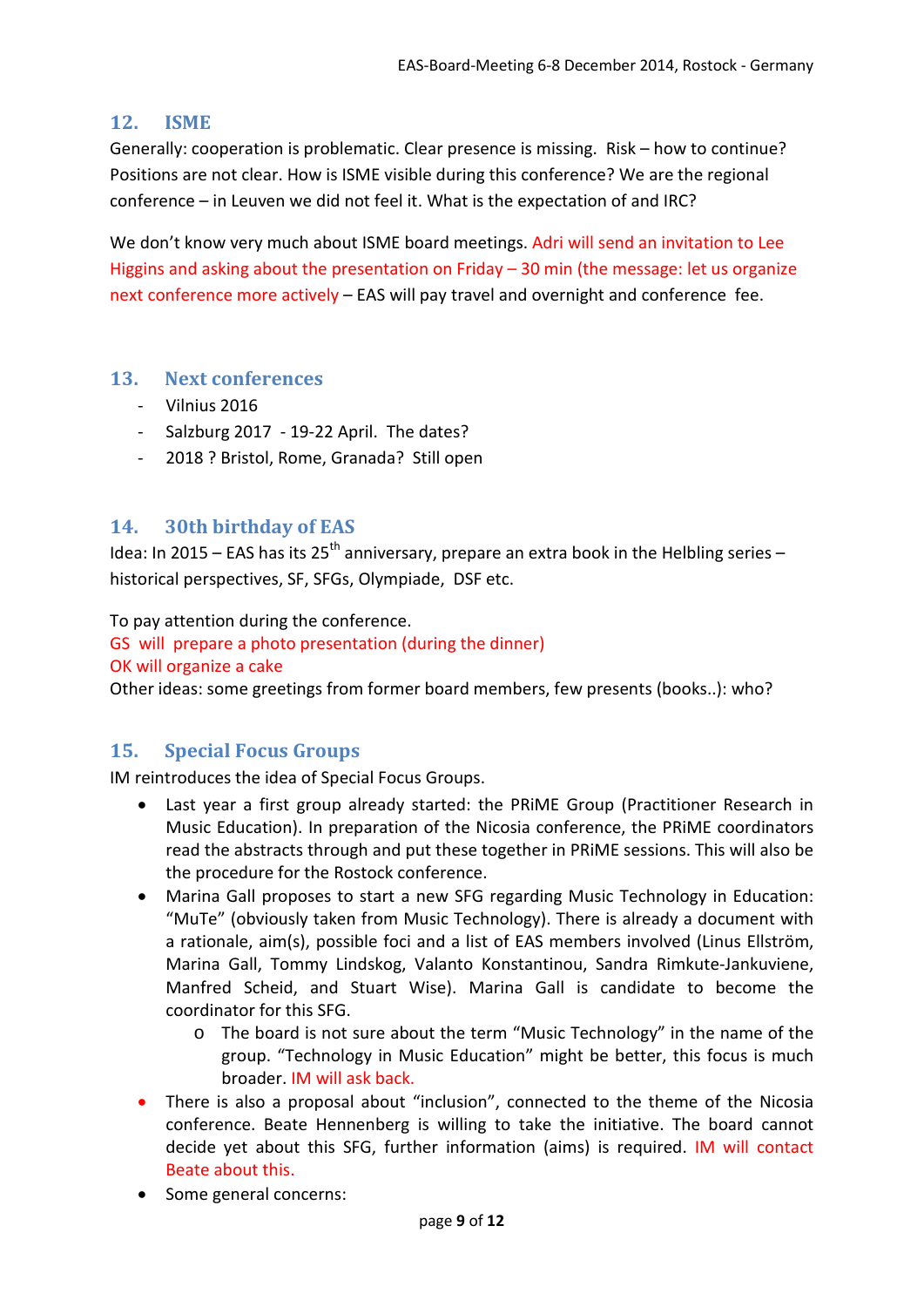- o SFGs should basicly be "open" for all EAS members
- o There should be a good connection with the EAS board
- GS proposes to start a SFG about "Music Teacher Training". The board is positive, but also for this proposal the board would need a document with an overview of the aims of the SFG.

Decisions: The board is very positive about Marina's proposal. The SFG "technology" can start its work.

IM will talk about SFGs during the general meeting.

#### <span id="page-9-0"></span>**16. Conference handbook**

IM reports on her work on Conference Handbook, building on the previous work of SH and Gabriela Konkol. She also introduces the timeline that is now part of the handbook. The handbook offers guidelines, an approach which is based on the experience of former organizers. IM will add a sentence about the "flexible" character of this document – future conference organizers are asked to send feedback to the board.

GS proposes to include some general thoughts about the conferences in the handbook.

The board says thank you to IM for her huge work on this.

Decisions: Next board meeting there should be a decision about the "concept" of EAS conferences.

TO DO's: IM will send the timeline to RG and to Salzburg, emphasizing that this is "work in progress".

#### <span id="page-9-1"></span>**17. Publications**

Learning outcomes: there is the proposal to print a new version of the Learning Outcomes. It was proposed to co-finance this together with the institute of IM. However, there is no space for this in the budget plan. The board can decide about an investment, but we don't have a price proposal now.

No decisions.

TO DO's: IM will contact the printing company for a price offer. AV will then start a written procedure about the investment.

# <span id="page-9-2"></span>**18. The 'new' logo**

IM introduces the new logo. Decisions: Both logo's can be used (we choose the logo depending on the situation). No further TO DO's.

# <span id="page-9-3"></span>**19. European Perspectives on Music Education – EAS Book Series**

There are some questions about the editing procedure. What is the current role of the editorial board? How do we deal with the book of the Rostock conference? The editors of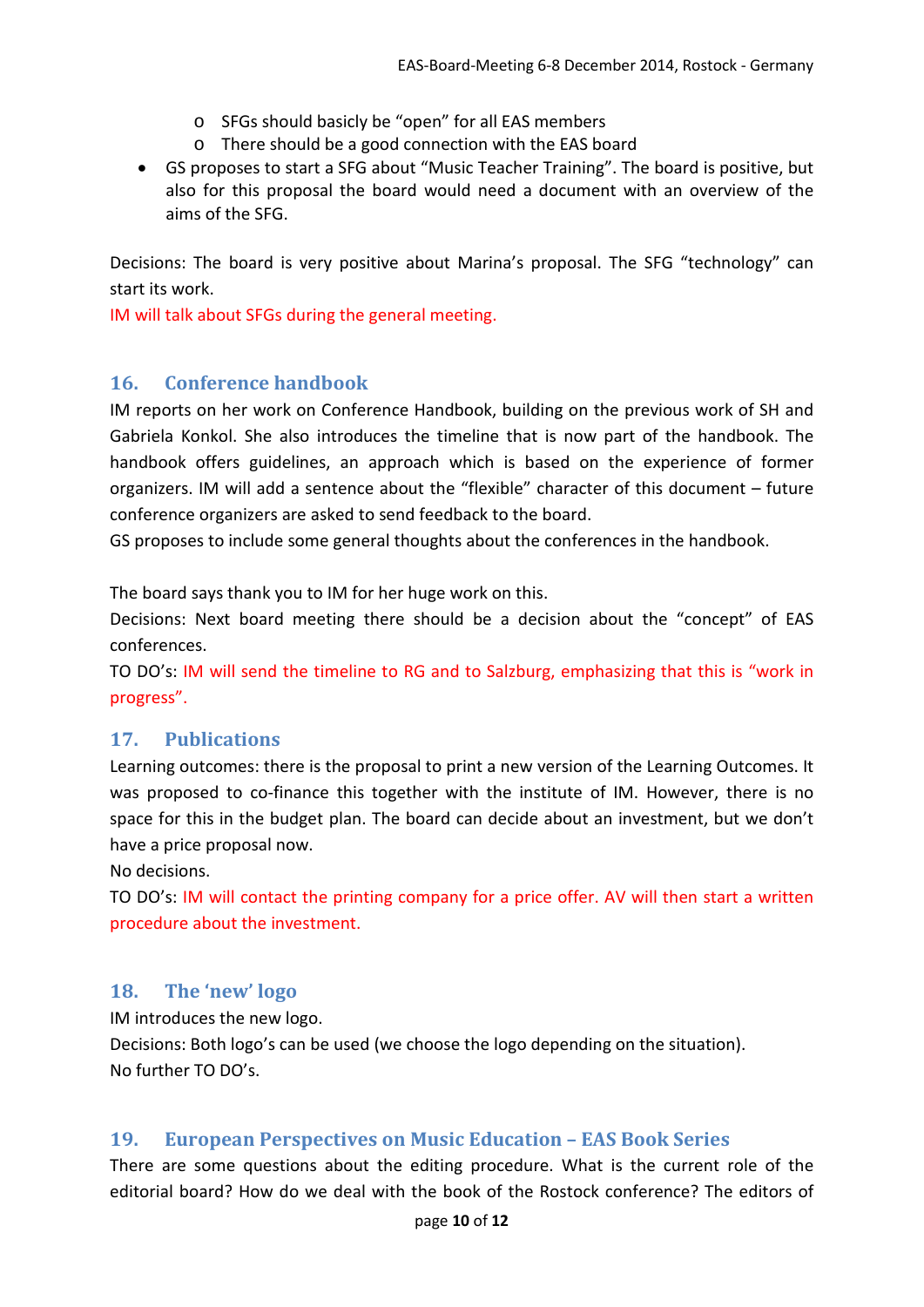the next book should come with a proposal of the table of contents to the editorial board. TD argues that the Editorial Board needs a chair. It would also be good to have a timeline with clear milestones. The board holds a short brainstorm about the different steps. OK is afraid that the process will be overorganized.

How do we appoint the editors? Proposal is to include thematic experts in the Editorial Board. The editorial board is also responsible for hints and feedback after the conference – the editorial board is asked to look for potential authors during the conference and inform the editors about it. There should be a short meeting of the editorial board at the last day of the conference.

TD proposes to edit a volume in the series connected to the 25th anniversary of EAS, focussing on international cooperation(s) in music education in Europe. It is proposed that GS, AV and TD could be the editors.

Decisions We need a timeline and a template. GS will work out a proposal for a timeline. OK and IM are accepted as editors for Vol. 5. There should be a meeting of the editorial board during the board meeting. TD is proposed as the chair of the editorial board.

TO DO's IM/OK will schedule a 30' meeting prior to the closing ceremony with the editorial board.

> GS, OK and TD will propose a concept for the Vol. 6 ("Festschrift", connected to the 25th anniversary of EAS in 2015)

# <span id="page-10-0"></span>**20. Youth Work**

JL introduces and comments on her Youth proposals.

Questions from the board: what is meant by "youth"? What is the precise focus group? Young music professionals in general or only people focussing on music education? According to JL, this should serve as a platform to exchange information and ideas. It is proposed that EAS could start a "youth board". Not everyone is convinced about such a "second" board. Maybe a SFG is a better option. JL agrees that a SFG is also an option. EK states that we do not have many young professionals in the membership – which members will then join the SFG? OK adds that it would be good to have a clear visibility during the conference. This whole "youth" operation of course connects to the new SF plans.

Decisions The focus should be school-related music education, not young music professionals in general.

TO DO's JL prepares a proposal for a SFG for the next board meeting.

# <span id="page-10-1"></span>**21. NC's**

EK asks for a 90 minutes timeslot for a NC symposium during the conference. GS and EK will actively approach NCs to take part in that symposium. Someone of the conference team should visit the NC meeting – to connect to the conference. Should NC's and board members meet? Not so important this time, because there will be a new board after the conference.